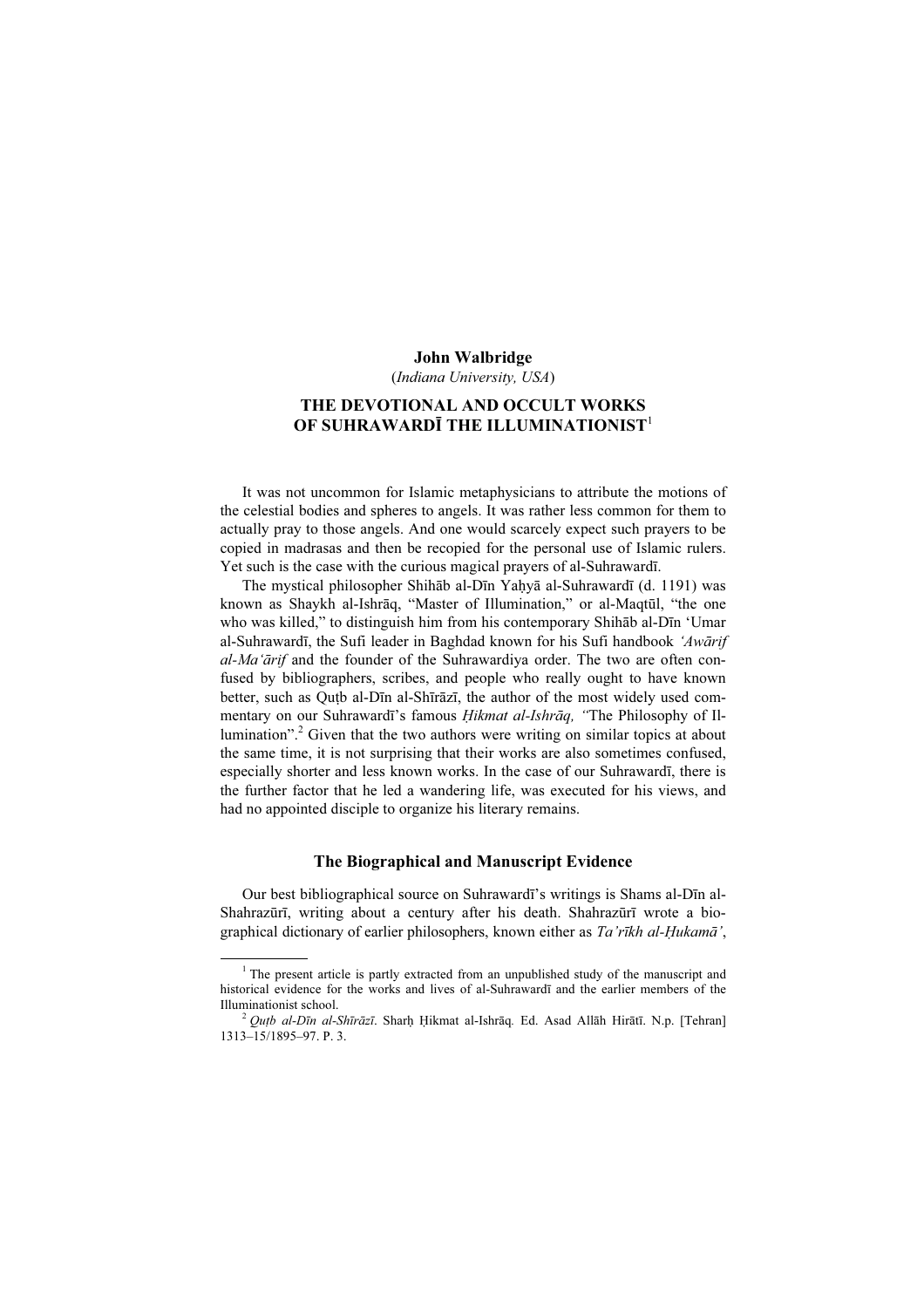"History of the Sages," or more properly *Nuzhat al-Arwāh*, "The Delight of Spirits". This work contains a long biography of Suhrawardī, by far our best source on his life, within which is a bibliography of some fifty works supposedly by Suhrawardī. Shahrazūrī himself does not seem to have had access to an authoritative list of Suhrawardī's works, for he says at the end of the list, "These are all of his works that have reached me or whose names I have heard. There may be other things that have not reached me."<sup>3</sup>

Elsewhere, in the introduction to his commentary on Suhrawardī's *Hikmat* al-Ishrāq, he mentions that he learned of Suhrawardī during his scholarly wanderings and that the learned were anxious to acquire copies of his poetry and wise sayings and to learn his philosophical methods.<sup>4</sup> To the extent that this is not to be read as formulaic, it indicates that Suhrawardī's works were known mainly by repute in the second half of the thirteenth century or that, at any rate, they were not available systematically. The manuscript evidence bears this out. There are few surviving manuscripts from before the last third of the thirteenth century when the Jewish philosopher Ibn Kammūna seems to have popularized al-Suhrawardī.<sup>5</sup> With the exception of a collection of mystical and philosophical texts containing ten Persian works of Suhrawardī that was completed in 1261, the earliest surviving attempt at a comprehensive collection of his works is a manuscript copied in the early 1330s in Baghdad.<sup>6</sup>

About half the titles in Shahrazūrī's list can be identified with surviving works. A few more items are attributed to Suhrawardī in various manuscripts with varying degrees of plausibility, though almost any of these could be works from Shahrazūrī's list under other (or no) titles. Some are probably or certainly misattributions, in many cases being works that possibly or certainly belong to

 $3$  Shams al-Dīn al-Shahrazūrī. Nuzhat al-arwāh, in: Spies O. (ed.). Three Treatises on Mysticism by Shihabuddin Suhrawardi Maqtul. Stuttgart: W. Kohlhammer 1935. P. 102; idem. Ed. S. Khurshid Aḥmed. 2 vols. Hyderabad, Deccan: Dā'irāt al-Ma'ārif al-'Uthmāniya, 1396/1976. Vol. 2. P. 129; idem. Ed. 'Abd al-Karīm Abū Shuwayrib. [Tripoli, Libya]: Jām'iyat al-Da'wa al-Islāmīya al-'Ālamīya, 1398/1978; reprinted Paris: Dar Byblion, 2007. P. 381; idem. Ed. Muḥammad-'Alī Abū Rayyān. 1<sup>st</sup> ed. Alexandria: Dār al-Ma'rifa al-Jami'a, 1414/1988. P. 609.<br><sup>4</sup> Shahrazūrī. Sharh Hikmat al-Ishrāq. Ed. Hossein Ziai. Tehran: Institute for Cultural Stud-

ies and Research, 1993. P. 7; trans. in: Suhrawardī. The Philosophy of Illumination. Ed. John Walbridge and Hossein Ziai. P. xlii–xliii. <sup>5</sup>

 $\frac{5}{3}$ Y. Tzvi Langermann (Ibn Kammūna at Aleppo // Journal of the Royal Asiatic Socie $ty$  3/17/1 (2007). P. 1–19) surveys the scanty evidence of influence of al-Suhrawardī's writings before the second half of the thirteenth century and speculates that Ibn Kammūna found his writings in Aleppo while he was working there as an ophthalmologist and brought them back to Baghdad. <sup>6</sup>

 $6$  This is Ragip Paşa 1480, discussed in detail below. The earliest Suhrawardī manuscript I know of is Vatican arab. 873, a copy of al-Lamaḥāt dated 588/1192, about the time of Suhrawardī's death. This is one of the works that 'Abd al-Laṭīf al-Baghdādī mentions seeing and being disappointed by. He also mentions that Suhrawardī put occult letters between the sections of his books. See: *Langermann*. Ibn Kammūna. P. 4–6.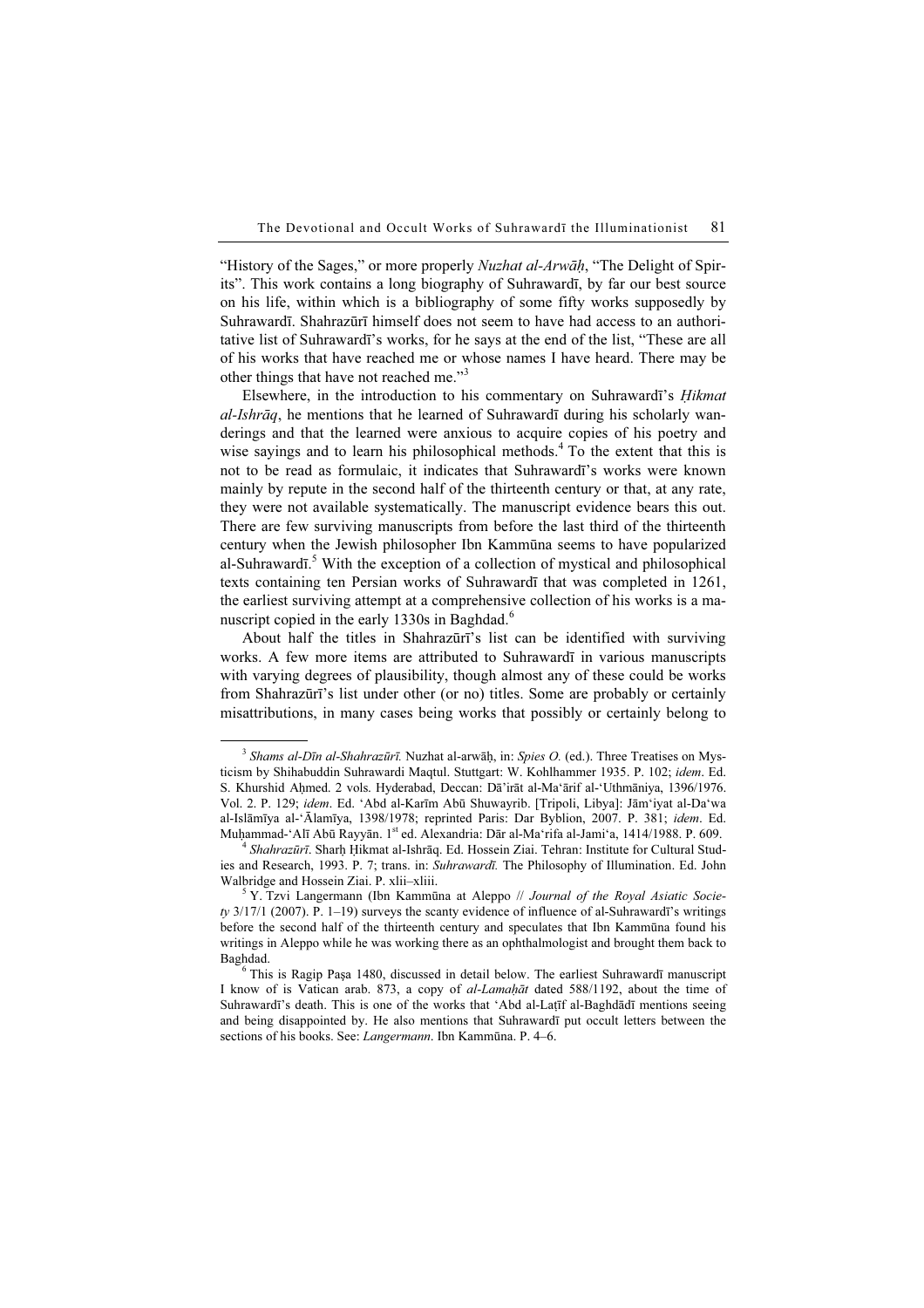'Umar al-Suhrawardī in Baghdad. Shahrazūrī's list contains a number of titles that seem to refer to devotional or occult works<sup>7</sup>:

17. al-Raqīm al-Qudsī, "the sacred Inscription."

34. al-Tasbīhāt wa-Da'awāt al-Kawākib, "praises and invocations of the planets."

Several manuscripts list this as two distinct items.

35. Ad'iya Mutafarriqa, "various invocations."

37. al-Da'wa al-Shamsīya, "the solar invocation."

38. al-Wāridāt al-Ilāhīya, "the divine litanies."

39. Takhayyurāt al-Kawākib wa-Tasbīḥātuhā, "auguries and praises of the planets."

41. Kutub fī 'l-Sīmiyā' tunsab ilayhi, "books on white magic attributed to him." $\frac{8}{3}$ 

43. Tasbīhāt al-'Uqūl wa'l-Nufūs wa'l-'Anāsir, "praises of the intellects, souls, and elements." One manuscript of Shahrazūrī identifies this as two items.

And indeed among the manuscripts we find a few curious works that seem to correspond to these titles. Only a few pages have been published. Because it is not usually possible to be sure exactly which of Shahrazūrī's titles belong to the works that we find in manuscript, I have lumped them in my bibliographical study into two categories: *ad'iya mutafarriqa*, "miscellaneous prayers," and wāridāt ilāhīya, "divine litanies." In addition, one set of prayers does seem to match a specific title: Tasbīḥāt al-'Uqūl wa'l-Nufūs wa'l-'Anāṣir, "praises of the intellects, souls, and elements." Complicating the matter are a number of catalogue entries for manuscripts that I have not been able to examine. Usually these do not provide enough information to identify the text. There is also something called, with variations, al-Awrād al-Suhrawardīya, which are litanies either by or attributed to 'Umar al-Suhrawardī and which themselves have commentaries. It is thus likely that of the score or so of manuscripts that I know of purporting to contain prayers by Suhrawardī, some will turn out to be misidentified. It is also virtually certain that other copies or other such texts exist in inadequately catalogued majmū'as.

However, lest the best be the enemy of the good, I will proceed here on the basis of a small group of Istanbul manuscripts that I have seen. As we will find, such works are compatible with Suhrawardī's philosophical and religious views.

 $\frac{1}{7}$  $\frac{7}{1}$  The numbering of titles comes from certain Istanbul manuscripts, but the numbers are probably not part of Shahrazūrī's original text.<br><sup>8</sup> Sīmiyā has various senses, but it is distinguished from *siḥr*, sorcery, which is certainly

condemned by Islamic law. Ibn Khaldūn (al-Muqaddima. Ed. De Slane. Vol. 3. P. 137–38; trans. Franz Rosenthal. P. 171) remarks that the term originally applied to the whole science of talismans but that in his day the Sufis used it to refer specifically to letter magic; cf.: MacDonald D.B. and T. Fahd. Sīmiyā // Encyclopaedia of Islam.  $2<sup>nd</sup>$  ed.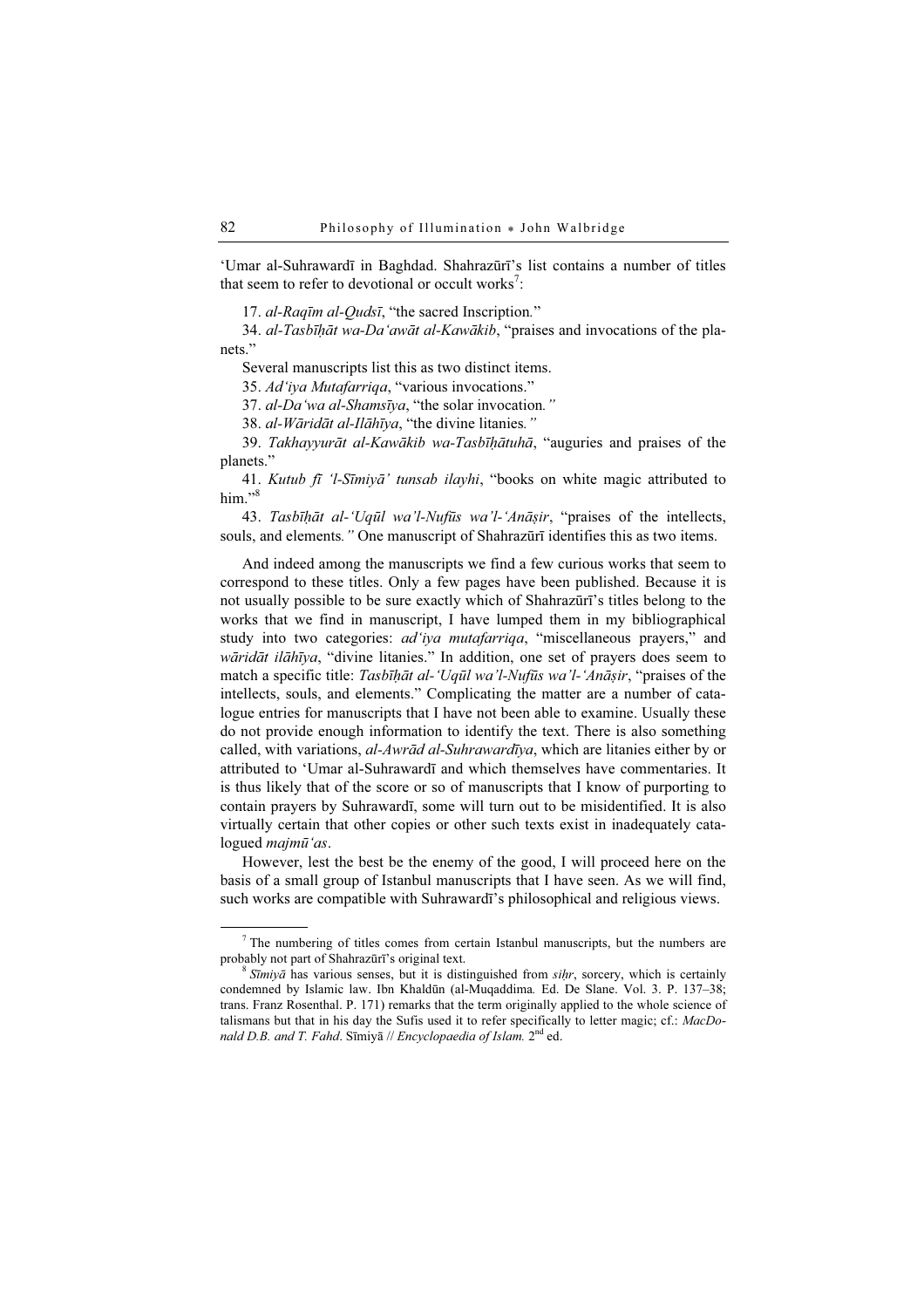### Suhrawardī's Occult Prayers

Let us first consider an example chosen because it is short, the Da'wat  $al-Tibā' al-Tāmm, "Invocation of the Perfect Nature." I quote the prayer in full:$ 

أتها السّتد الرّ ئيس والملك القدّيس الرّ وحانيّ النّفس ، أنت الأب الرّ وحانيّ والو لد المعنو يّ المتمثّل بإذن الله بتدبير شخصي المبتهل إلى الله—عزّ فضل إله الآلهة— في تكميل نقصبي اللابس من أنو ار اللّهو تبّة أسناها الو اقف من در جات الكمال في أعلاها. أسألك بالذي منحك هذا الشّوق العظيم وو هبك هذا الفيض الـجسيم ألاّ ما تـجلّيت لـي فـي أحسن المظاهر وأريتني نور وجهك الباهر وتوسّطت لي عند إله الالهة بإفاضته بنور الاسرار ورفعت عن قلبي ظلمات الأستار بحقّه عليك ومكانته لديك. تمّ.

O thou chief master and holy king, precious spiritual being, thou art the spiritual father and mystic son entrusted by the leave of God with the care of my person, he who prays devoutly to God—Great is the bounty of the God of gods!—for the rectification of my deficiencies. Thou art clothed in the most splendid of the divine lights and standest in the loftiest degree of perfection. I beseech thee by that One who granted thee this mighty longing and bestowed upon thee this corporeal emanation to reveal thyself to me in the best of manifestations, to show me the brilliant light of thy face, and to mediate for me before the God of gods by the emanation of the light of mysteries, to lift from my heart the shadows of the veils by the right that He hath upon thee and His station before thee.

If this prayer is to be successful in summoning the visible presence of one's perfect nature, some preparation is required:

> فإذا أر دت يظهر عليك فاجتنب أكل الحيوان وجرّد عن العلائق و ألزم الصّلوة والصّوم وطهّر لباسك وهو الموفّق و الغني.

If you wish him to appear before you, shun the meat of animals, cast off attachments, devote yourself to ṣalāt, and purify your clothes. It is He who gives success and aid.<sup>9</sup>

The *tiba' tāmm*, according to Mu'īn's *Farhang-i Fārsī*, is "a luminous essence associated with each human being created before his birth that accompanies him from the day of his birth and is responsible for protecting him, and when the day of his death arrives, this luminous twin attaches to him."<sup>10</sup> In Suhrawardī's system this would be an immaterial light, which is to say a mind

 $\frac{1}{9}$  $9$  Ragip Paşa 1480, f. 314a17–22. Other extant manuscripts are Ankara, Milli 4558/8, f. 88a; Istanbul, Topkapı Sarayı Ahmet III 3217, f. 212a; and Istanbul, Topkapı Sarayı Ahmet III 3232, ff. 73a–b. <sup>10</sup> Muḥammad Mu'īn. Farhang-i Fārsī. Tehran: Amīr Kabīr, 1376/1997. Vol. 2. P. 2207.

S.v. Tibā', quoting some earlier source.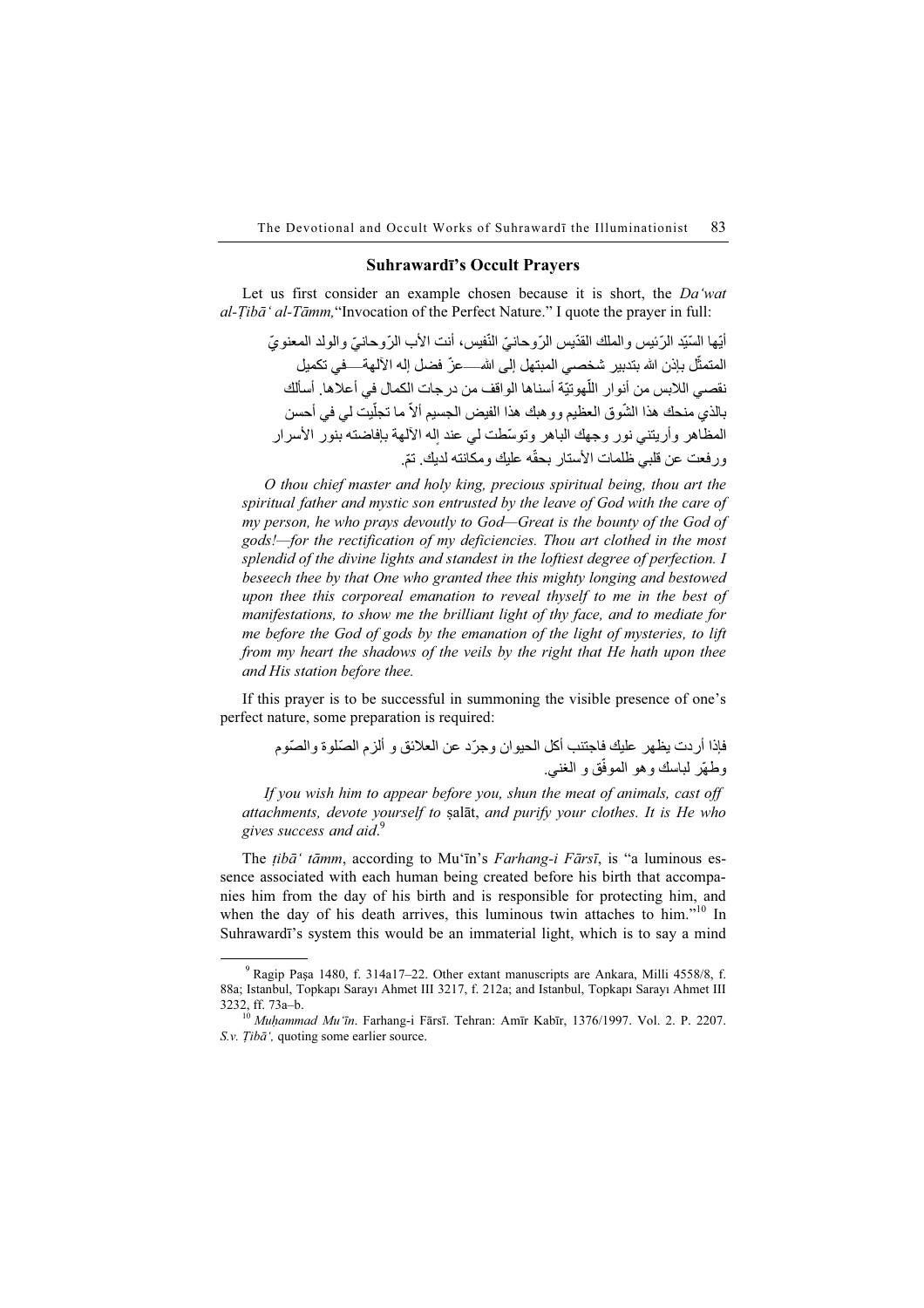and thus a living being. He mentions this being in his Mashāri' in connection with Hermes Trismegistus:

فإذا سمعت أنبذقليس و أغاثاذيمون و غير هما يشيرون إلى أصحاب الأنواع فافهم غرضـهم، ولا تظّنّنّ أنّهم يقولون إنّ صـاحب النوع جسم أو جسمانيّ أو لـه رِ أس ورجلان، و إذا وجدت هرمس يقول إنّ ذاتًا روحانيّةَ ألقت إليّ المعارف، فقلت لها من أنت؟ فقالت أنا طباعك النّامّة، فلا تحمله على أنّها مثلنا...

"When you hear Empedocles, Aghathadaeom, and others referring to the masters of species, you must understand what they mean and not imagine that they are saying that the master of the species is a body or corporeal or that it has a head and two feet. Thus you find Hermes saying, "A spiritual essence cast knowledge into me, so I said to it, 'Who are you?' It replied, 'I am your perfect nature." Do not claim that it is like us."<sup>11</sup>

Here the  $tib\bar{a}'$  tāmma is clearly the Platonic Form or archetype of the human species. As for Suhrawardī's prayer, the vocabulary is that of the "science of lights" of his *Hikmat al-Ishrāq*: "God of gods" (for *nūr al-anwār*), emanation, divine lights, degrees of perfection, and so on. Second, this prayer is part of a magical operation, expressed in terms that are partly religious and partly philosophical.

Let us now look more systematically at these texts and the manuscript evidence for them.

# The Manuscript Evidence 1: Ragip Paşa 1480

The closest thing we have to a comprehensive edition of Suhrawardī's works in an early manuscript is Ragip Paşa 1480, copied in a professorial scrawl by one Badr al-Nasawī in 731–35/1330–34 in the Niẓāmīya and Mustanṣarīya madrasas in Baghdad. This manuscript contains eighteen works of Suhrawardī, including all the major philosophical works, a number of minor Arabic works, two of the Persian allegories, and some of the prayers. Its importance was recognized early, for it was copied in 865/1461 for the palace library of the Ottoman Sultan Mehmet II; the latter manuscript is now Topkapı Sarayı Müzesı, Ahmet III 3217. It contains the following four short devotional or occult works:

3. ff. 182a–b: al-Taqdīsāt, "the Sanctifications"

 $11$  Al-Suhrawardī. al-Mashāri' wa'l-Muṭāraḥāt. § 193 // Corbin H. (ed.). Shihāb al-Dīn al-Suhrawardī. Majmū'a-yi Muṣannafāt. Tehran: Anjuman-i Shāhānshāhī-yi Falsafa-yi Īrān, 2535/1976. Vol. 3. P. 463–64. The subject is discussed at length at: Pseudo-Majrīṭī. Ghāyat al-Ḥakīm: Picatrix of the Latins. Ed. Helmut Ritter. Berlin: B.G. Teubner, 1933. 3. 6. P. 187–94, including an elaborate description of the ceremony Hermes conducted to summon up the  $tib\tilde{a}$ ' tāmm.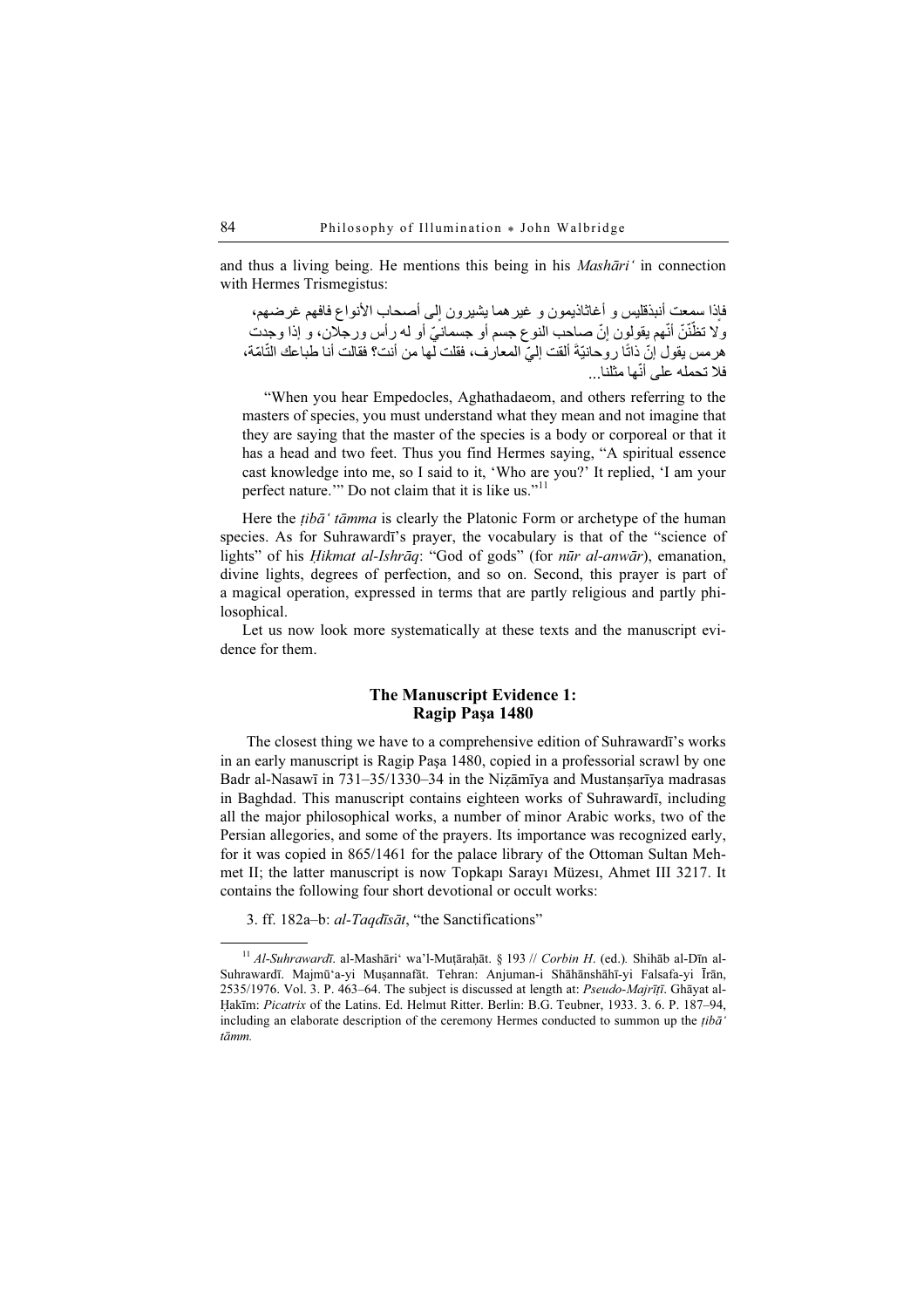4. f. 182b: Min da 'awātihi aydan, "another of his invocations" 14. ff. 313b–314a: Min Wāridātihi, "one of his litanies" 15. ff. 314a: Da'wat al-Ṭibā' al-Tāmm

The last we have already seen, but I will consider the others in turn.

Al-Taqdīsāt, "the Sanctifications," corresponding to Ahmet III 3217/4, ff. 174b–175a. An invocation or sanctification (taqdīs) in succession of seventeen levels of divine intellects and holy souls, beginning with Bahman, the first intellect, and descending through the ten spheres, the intellects responsible for the material forms, and the souls of the prophets and saints. This could be Shahrazūrī's Tasbīḥāt al-'Uqūl wa'l-Nufūs wa'l-'Anāṣir. The content of the work is Illuminationist, both in its terminology and in its invocation of Platonic Forms under the Illuminationist title *arbāb al-tilamsāt*, and is startlingly pagan in its prayers to the celestial bodies. It is not magical, however, in that the content simply praises the angelic intellects rather than summoning their presence or requesting some boon.

تقديس بـهمن نور العقل الأوّل. أقدّس عبد الله وحجاب الله الأعظم نور الله الأكبر صنع الله الـعلى المثال الأوّل القدّيس الأقرب ملك الملائكة رئيس الأصحاب القاهرة كدخداء الملكوت في حضرة الله نور بھمن... العقل السّابع. أقدّس لتعظيم الله المور القاهر الشّديد البهيّ الجميل الصّبيح صـاحب الـحسن والمحبّة كامل العشق القدميّ المشرق المضـيء، ربّ الزهرة التي هي ظلّه، والقدّس عبد الله الطَّالع الز هرة الغرّاء الصّبيحة المشرقة البهيئة [كذا] ذات الملاحة واللطف والنّظافة و السخاء والكمال والعطف والأعتدال والمودّة والخاق والحسن والغناء والآز والطرب و الطرب والبهيجة وأثنّي وعلى شخصه النيّر ونفسه الشريفة واقدّس مسكنه العالي المقدس الكريم.

The Sanctification of the Bahman Light, the first intellect. I sanctify the servant of God, the mightiest veil of God, the greatest light of God, the highest creation of God, the first archetype, the nearest holy one, king of the angels, chief of the privy companions, sheriff of the Kingdom in the presence of God, Bahman Light...

The seventh intellect. I sanctify for the glorification of God the overflowing light,strong, splendid, beautiful, comely, possessor of love and affection, perfect in passion,eternal, shining and bright, the Lord of Venus, which is his shadow. I sanctify the ascendant servant of God, Venus, glorious, bright, shining, splendid, she who possesses sweetness, grace, purity, munifiscence, love, a fair visage, she who is melodious, musical, and joyful. I praise his shining person and his noble soul. I sanctify his lofty, holy, and generous station. $12$ 

<sup>12</sup> Ragip Paşa 1480/3, f. 182a1–5, 25–28.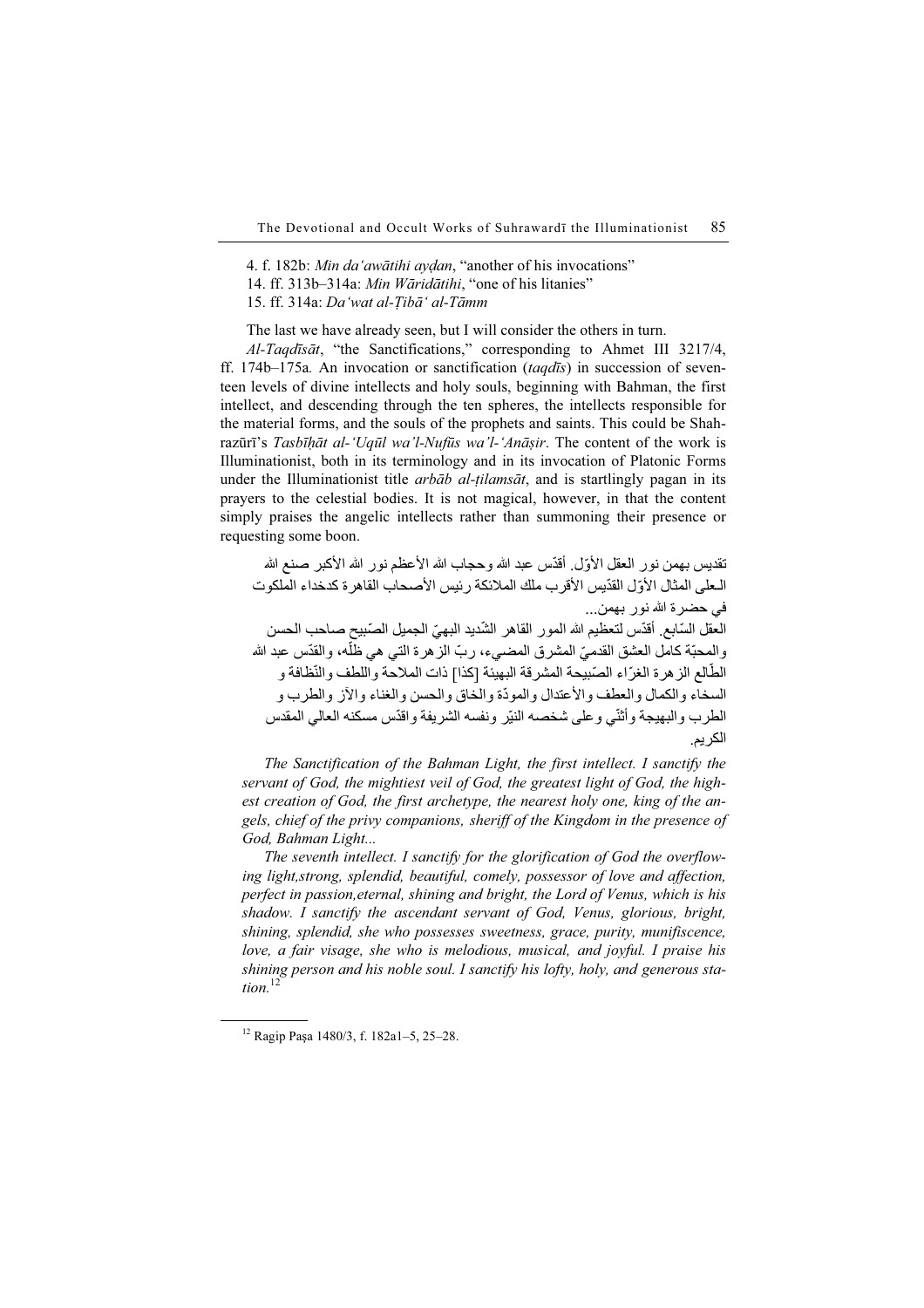Min da'awātihi aydan, "another of his invocations," corresponding to Ahmet III 3217/5, ff. 175b–76a. This is a more conventional prayer of half a dozen lines praising God and asking for detachment from the world. The language is generally philosophical and Illuminationist with some faux-Syriac words ("al-ragha $b\bar{u}t$ ") but without specific Islamic references.

إلھي وإله جميع الموجودات، يا واجب الوجود وفائض الجود، يا جاعل األرواح وفاعل الأشباح، منك الرّ هبوت وإليك الرّ غبوت، خلّصنا عن العلائق الجسمانيّة ونجّنا عن العوائق الظّلمانيّة، وطهّرنا عن رجس الهيولي إلى مشاهدة أنوارك... فسبحان الذي بيده ملكوت كلّ شيء واليه ترجعون.

My God and the God of all existents. O necessary existent, dispenser of grace, maker of spirits, and creater of forms. From Thee is the realm of terror and to Thee the realm of desire. Purify us from corporeal connections, and deliver us from the impediments of darkness. Purify us from the defilement of matter that we might behold Thy lights… Glorified is He in whose hand is the Kingdom of all things, and to Him shall ve return.<sup>13</sup>

Min wāridātihi, "one of his litanies," corresponding to Ahmet III 3217/9, ff. 211a–212b, is a similar prayer to God, written in strongly Illuminationist language.

ّ سبحانك مبدع الكل ّ اول األوائل مبدئ المبادٮئ موجد جميع الماھيّات مظھر كل الھويّات مسبّب الأسباب ر بّ الأر باب فعّال العجائب وما هو أعجب من العجائب متقن اللطائف وما هو ألطف من اللطائف إله العقول الفعّالة الذّوات المجرّدة عن الموادّ والأمكنة والجهات التي هي الأنوار القاهر ة المفار قة من جميع الوجو ه هم الكاملون الأقر بون ... أسألك أن تفيض عليّ أنوار ك المشر قة و تكلّمني بمعر فة أسر ار ك الشر يفة...

Exalted art Thou, originator of all, first of the first, origin of origins, giver of existence to all quiddities, manifester of all identities, causer of causes, lord of lords, doer of miracles and of that which is more miraculous than any miracle, proficient in subtleties and that which is yet more subtle than any subtle thing! O lord of the active intellects, of the essences abstracted from all matter, place, and dimension, of them that are the triumphal lights. Incorporeal in all respects they are perfect and nigh unto Thee… I ask Thee to pour out upon me thy blazing lights and to teach me the knowledge of the noble mysteries... $^{14}$ 

While the prayers of Ragip 1480 are not especially long or magical, they do tend to establish that Suhrawardī wrote such things and give us some grounds for crediting the authenticity of other such works.

<sup>13</sup> Ragip Paşa 1480/4, f. 182b.

<sup>14</sup> Ragip Paşa 1480/14, f. 312b23–26, 214a14–15.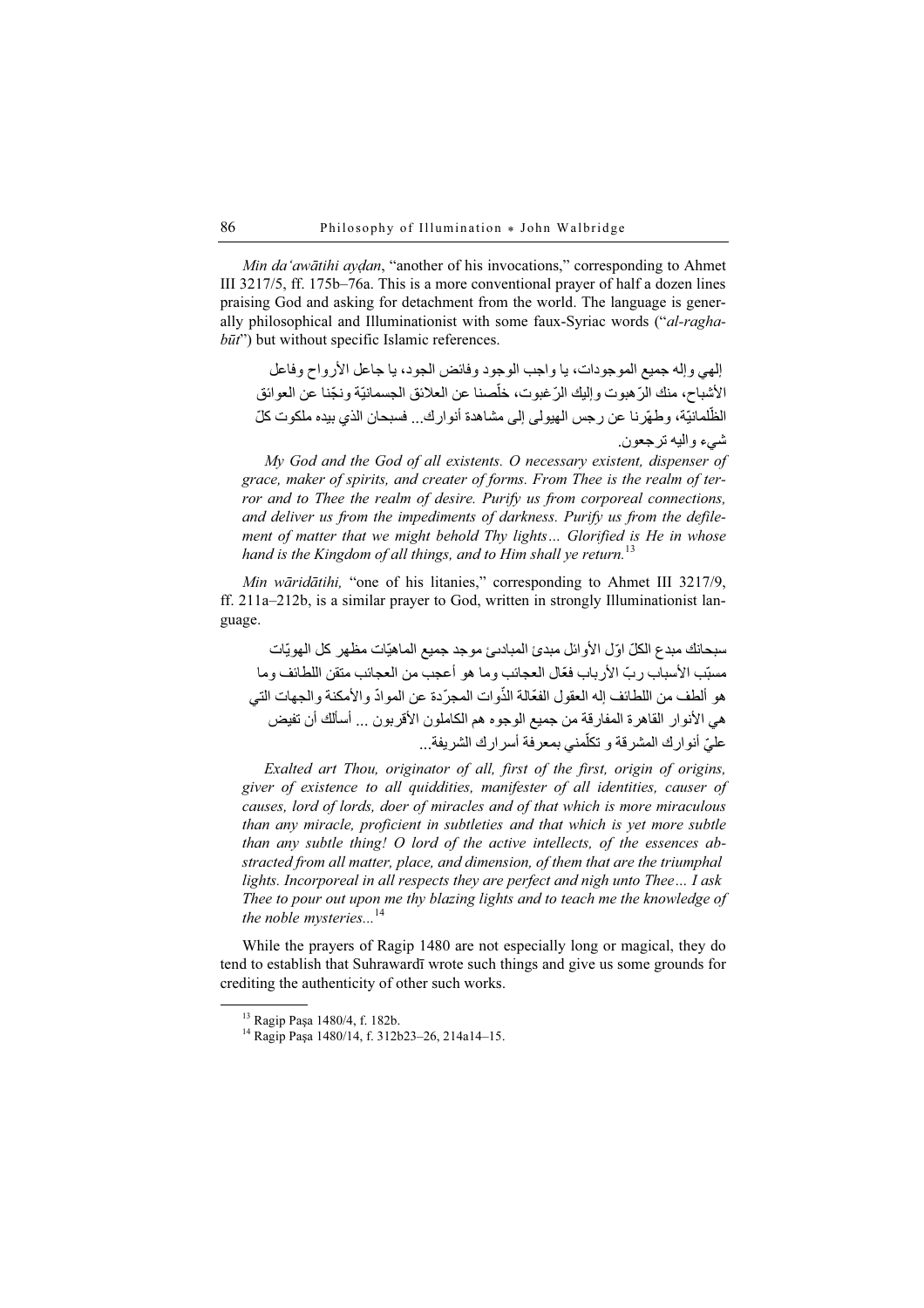# Manuscript Evidence 2: Ayasofya 2144/1 and Ahmet III 3271/4

These two manuscripts contain a set of occult and magical prayers. Ayasofya 2144 is an occult *majmū'a* of nine items, including texts on the magical powers of the Qur'ān, ethics, and spiritual chivalry by al-Tha'ālibī, Ṭughrā'ī, Ibn al-Mu'ayyad al-Nasafī, Ibn Sīnā, and others.<sup>15</sup> It was copied in mid-October 652/late October 1254, sixty-three years after Suhrawardī's death, by one Sulaymān b. Mas'ūd b. al-Ḥasan. It is thus one of the earliest surviving manuscripts of any work of al-Suhrawardī. Ahmet III 3271/4 was copied half a century later in Kashan in 708/1308 at the end of a volume containing three of Suhrawardī's philosophical works. The scribe remarks that "These noble prayers were copied from a vile (fi ghayat al-suqm) manuscript. God willing, they have been copied correctly." Since this latter manuscript is missing both the first and last items found in Ayasofya 2144, perhaps part of the suqm of its exemplar was that it had lost pages at the beginning and end. At any rate, it was not copied from the Ayasofya manuscript, which is still clear and in excellent condition. The contents are as follows:

al-Raqīm al-Muqaddas, Ayasofya 2144/1, ff. 1b5–7a8; missing in Ahmet III  $3271<sup>16</sup>$  A meditation on the unity of God in which the Sun plays an important role as a symbol of God. The language is unmistakably Illuminationist. There is a reference at Ayasofya 2144, f. 3b15 to "dhāt al-abrāj hayākil al-nūr," perhaps an allusion to Suhrawardī's Hayākil al-Nūr and Risālat al-Abrāj, thus tending to confirm the authenticity of the latter.

ّ اقر أ رقيمك أيّها الطّلسم البشر يّ فإنّ رقيمك لوح الله المحفوظ، بالإنقان، قدّس الله والنّيّر الأعظم على أحد الأفقيْن وجرّد الذّكر أنّ مواقف الذّكر يشهدها إلّا أن ليس بذي بـال عند الله ّ صلوة من لم يوجه الوجه المجرد وال يرضى ربّك بعمل لغيره فيه سھم...

Read thine inscription, O thou human talisman, for thine inscription is without doubt in the Preserved Tablet of God. Sanctify God and the great luminary in one of the two horizons. Purify thy mention of God, for minds bear witness to the occasions of such mention. God will pay no heed to the prayer of one who has not turned thither a face sanctified from the world, nor will thy Lord be satisfied with any action or with any act in which another has a portion.<sup>17</sup>

<sup>&</sup>lt;sup>15</sup> For a detailed description see: *Ritter H.* Philologika ix: Die Vier Suhrawardī: Ihre Werke in Stambuler Handschriften // *Der Islam* 24–25 (1937–38). P. 56–57.

<sup>&</sup>lt;sup>16</sup> Baghdādī (*Baghdādī*. Īḍāḥ al-Maknūn 1, col. 582, the supplement to Kātib Çelebī's Kashf al-Zunūn) mentions al-Raqīm al-Awwal, which he unambiguously attributes to our Suhrawardī. However, the opening words are different, so it is presumably a different work. <sup>17</sup> Ayasofya 2144/1, f. 1b5–8.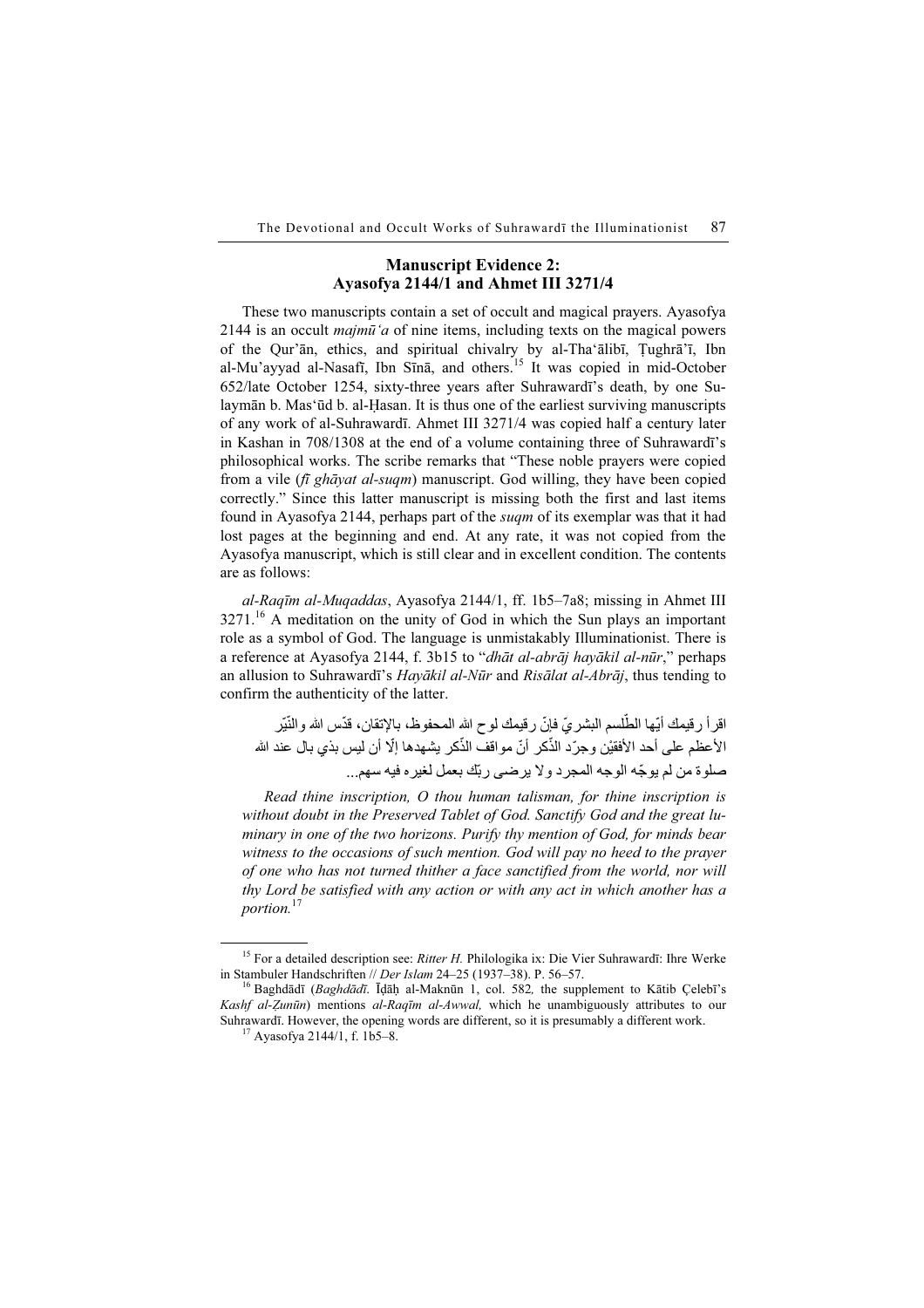Awrād al-Istibṣār, Ayasofya 2144/1, ff. 7a9–7b17; Ahmet III 3271/4, ff. 183b–184b1. A prayer for illumination using the language of Ḥikmat al-Ishrāq and invoking God and the angelic intellects. I translate the beautiful invocation of the Sun and the refrain that is repeated six times.

جعل الله النّيّر الأعظم وسيلةً وسلطاناً وألقى بنوره عليه وأتاه ملك حظائر الأجسام وصيّره مالك رقاب المتجسّدين وأكّد الحجّة على العالمين وجعله واسطة النّظام ومتمّم الحياة وسبب الفصول واللّيل والّنهار التمست منه مقسّدات النّفوس فخاطبته أن يا أيّها الشخص الأنور الذي بدا رجهه إلى أبيه. سل واهب العقل والوفاة الحياة وقل: ارفع ذكر النّور وايّد اهل النّور وأرشد النّور إلىي النّور.

God hath made the supreme luminary a sovereign instrument and hath cast His light upon him. He hath brought unto him the sovereignty of the corporeal domains<sup>18</sup> and made him master of those who are in bodies. By him hath He made clear the proof to all the worlds. He hath made him the means of order, the perfecter of life, the cause of seasons, of night and day. The holy souls seek to converse with him, saying, O thou most luminous person, whose face is ever to his father, beseech the giver of mind and death and life and say:

[Refrain] Exalt the remembrance of light, aid the people of light, and guide the light unto the light.<sup>19</sup>

Wārid al-Waṣīyya al-Kabīra, Ayasofya 2144/1, ff. 8a1–10b12; Ahmet III 3271/4, ff. 184b1–188a8. Suhrawardī invokes his "father," his celestial archetype (ṣāḥib al-ṭilism), asking to be delivered from darkness into the realm of divine light, and seems to allude to the composition of *Hikmat al-Ishrāq*. The language is unquestionably Illuminationist. The bulk is general spiritual counsel to his followers.

با من ملّكه الله طرفاً من الدّنيا، أما تدري أنّ الرّاجي ثبات هذه الزّائلة كمن أراد أن يخيط النّهار على ثوبه كيلا يزول، ومن أراد أن يثبت به الظّلّ بالوتد لا يكتسب بالزّائل ما يرقم عليك وباله.

O thou to whom God hath granted possession of some part of the world below, dost thou not know that he who seeks stability in this ephemeral realm is like one who tries to stitch the day to his robe lest it pass away or one who wants to stop the shadow with a peg? Acquire not the ephemeral whose evil end will be inscribed against thee! $^{20}$ 

Awrād al-Anwār, Ayasofya 2144/1, ff. 10b13–13a16; Ahmet III 3271/4, ff. 188a9–191b6. This prayer begins with a plea for deliverance in a time of trial,

<sup>&</sup>lt;sup>18</sup> Reading *ḥaẓā'ir* for *ḥaḍā'ir*.<br><sup>19</sup> Ayasofya 2144/1, ff. 7b7–13.

<sup>20</sup> Ayasofya 2144/1, f. 9b10–13, Ahmet III 3271, f. 186b10–13.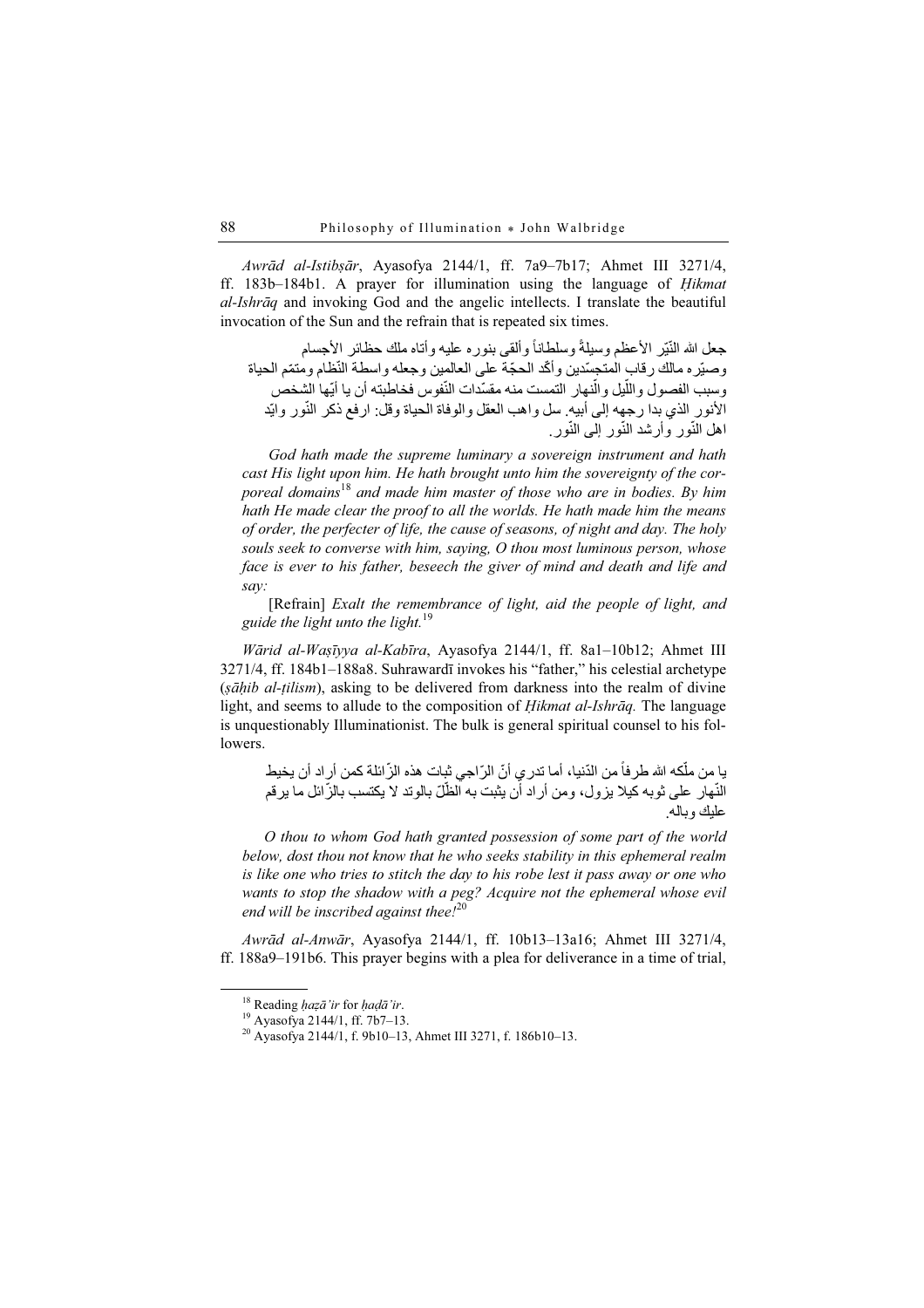then the voice shifts to God proclaiming his own majesty as the source of the light that illumines and vivifies the worlds. The terminology and theological structure are those of *Hikmat al-Ishrāq*. There is an extended passage in praise of Bahman, the first light.

ما قضيت أمر أ أكرم لديّ من بهمن نور ، هو أوّل من أبدعته وألقيت في ذاته مثال كمالي فأبدعت به الأعلين على نظام وصيّر الأعلين كلّهم عقل ونور انعكست الأشعّة في العوالي فتضاعفت الأضواء، فقدر ت بھا أعداد النّاز لين نظر الأمر إلى سلطان موالاه.

I have ordained nothing nobler before me than the light Bahman. He was the first that I created. Into his essence I cast the image of my perfection. By him I created the archangels in their order. Since the archangels are every one intellect and light, the rays are reflected in these lofty beings. Thus, the lights are redoubled and by them are ordained the individuals beneath them in their contemplation of the sovereignty of their master.<sup>21</sup>

Wārid al-Taqdīs li-Kulli Mawqif  $[Kab\bar{v}^{22}]$ , Ayasofya 2144/1, ff. 13a17–16a15; Ahmet III 3271/4, ff. 191b7–194b10. Formal praise of God that quickly moves into Illuminationist language, including a reference to God as Ahura Mazda (Ūrmazda Adhār Kayhān). After that it continues with praise of the first light Bahman, occasionally using other Persian terminology from Hikmat al-Ishraq such as kadkhudā, isfahbadh, and kaywān. The prayer goes on to praise the angelic minds associated with the fixed stars and the planets.

أقدّس لتعظيم الله النّور القاهر الشّديد ذي العزّة و القوى والغلبة والعظيمة والبصيص النّافذ، ربّ المريخ هو ظله، وأقدّس عند الله الطّايع المريخ الفاضل الشّجاع الغالب الظّافر صاحب القهر والسّطوة والبأس الشّديد النّار الموقد والضوء المهيّب ذو الحرّ واليبس والقوّة والسّلاطة، وأثني على شخصه النّيّر ونفسه الشريفة.

I sanctify for the glorification of God that awful triumphant light, the possessor of great might and and strong power, of triumphant victory, of penetrating luster, the lord of Mars, whose shadow it is. I sanctify the obedient servant of God, Mars, the virtuous, the courageous, victorious and triumphant, possessor of triumph and pomp, of great fortitude, kindled fire, aweinspiring luminary, possessor of freedom and might, of power and sovereignty. I praise his luminous person and noble soul. $^{23}$ 

Wārid al-Tidhkār, Ayasofya 2144/1, ff. 19a2–19b5; Ahmet III 3271/4, ff. 198a8–198b15. A prayer affirming the sincerity of devotions, invoking various celestial beings as witnesses and support.

<sup>&</sup>lt;sup>21</sup> Ayasofya 2144 ff.12b16–13a3, Ahmet III 3271, f. 191a2–7.<br><sup>22</sup> Omitted in Ahmet III 3271.

<sup>23</sup> Ayasofya 2144 ff. 14b9–14, Ahmet III 3271, f. 193a3–9.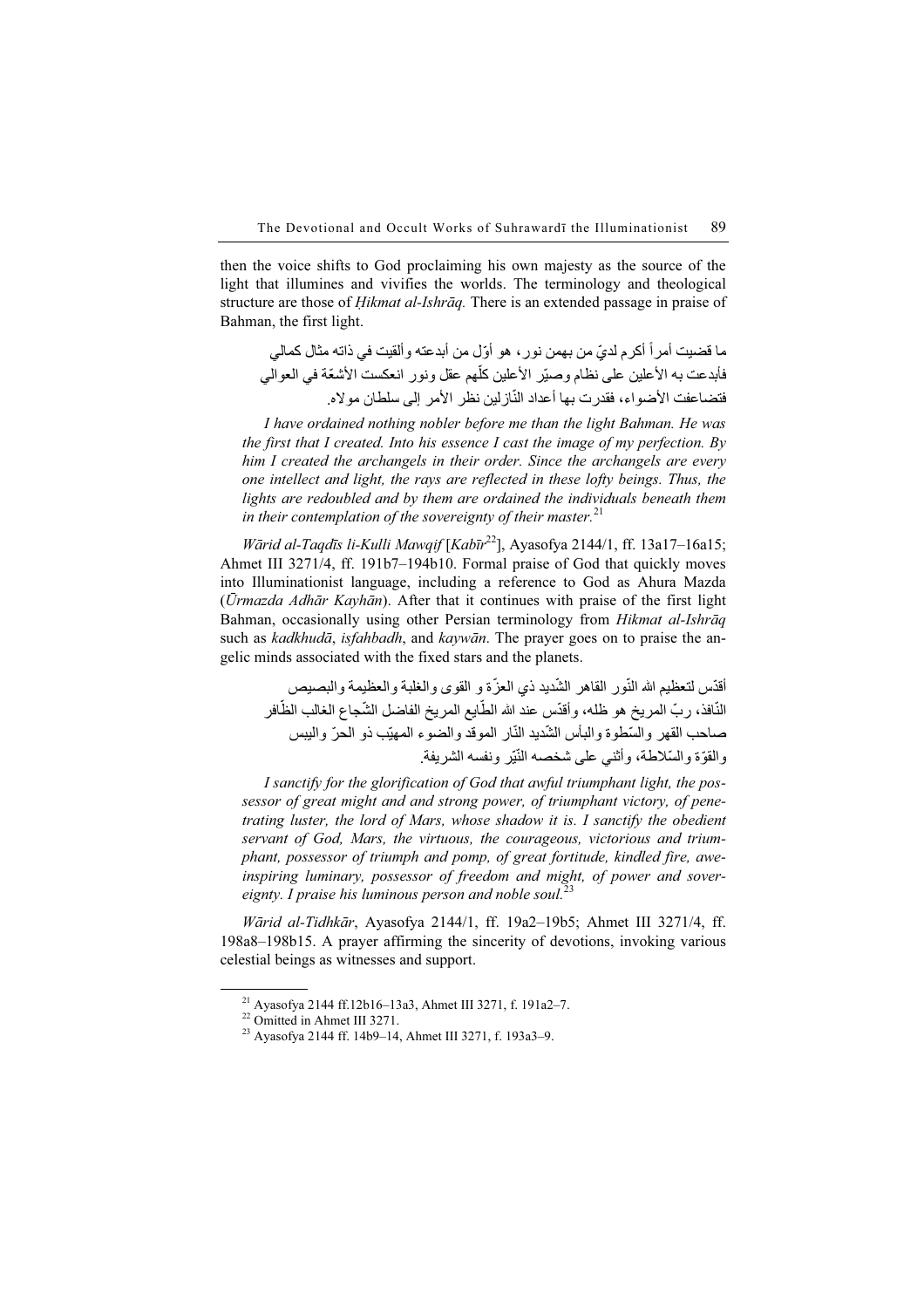Wārid Taqdīs al-A'lā li-Kull Yawm, Ayasofya 2144/1, ff. 19b6–20b12; Ahmet III 3271/4, ff. 199a1–200b1. A prayer of praise of God in which He is praised as unique and as the supreme lord and creator of all other beings, in the process describing His relationship to the various elements of the cosmological system of Ḥikmat al-Ishrāq.

Wārid Taqdīs al-Shams li-Yawm al-Aḥad or Hūrakhsh-i Kabīr, Ayasofya 2144/1, ff. 20b13–21b7; Ahmet III 3271/4, ff. 200b2–201b3. A prayer in honor of the Sun, for Sunday.

أهلأ بالحيّ النّاطق الأنور والشخص الأطهر والكوكب الأزهر، السّلام عليك وتحيّات الله وبركاته أيّها النّير الأعظم والسّيد الأشرف والطّايع لمبدعه المتحرّك في عشق جلال باريه ّ بحركة فلكه المتبرئ عن قبول الخرق والكون والفساد والحركة المستقيمة، أنت ھورخش الشّديد قاهر الغسق ر ئيس العالم ملك الكو اكب سيّد الأشخاص العلو ية فاعل النّهار بأمر الله.

O thou most great luminary, noblest wandering star, obedient to his creator, moving in love of the glory of his maker by the motion of his orb, an orb that is beyond any rent, any generation, corruption, or linear motion. Thou art mighty Hūrakhsh, vanquisher of dusk, chief of the universe, king of planets, master of the ones on high, bringer of day by the command of God.<sup>24</sup>

Wārid Taqdīs Yawm al-Ithnayn li'l-Qamar, Ayasofya 2144/1, ff. 21b8–22a4; Ahmet III 3271/4, ff. 201b4–202a7. A prayer for Monday in honor of the Moon. It invokes various occult properties of the Moon and asks its intercession with God in obtaining enlightenment.

Wārid Taqdīs Yawm al-Thālithā' li'l-Mirrīkh, Ayasofya 2144/1, ff. 22a5– 22b4; Ahmet III 3271/4, ff. 202a8–202b10. A prayer for Tuesday invoking Mars and using language appropriate to Mars' traditional association with war.

Wārid Taqdīs Yawm al-Arba'ā' li'l-'Uṭārid, Ayasofya 2144/1, ff. 22b5– 23a4; Ahmet III 3271/4, ff. 202b11–203a13. A prayer for Wednesday sanctifying Mercury. The attributes invoked mostly relate to intelligence and knowledge.

Wārid Taqdīs Yawm al-Khamīs li'l-Mushtarī, Ayasofya 2144/1, ff. 23a5– 23b10; Ahmet III 3271/4, ff. 203a14–204a7. A prayer for Thurday invoking Jupiter under the name "Hurmus"—that is, Ahura Mazda, for whom Jupiter is named in Pahlavi, not Hermes. The qualities attributed to him relate to wisdom and justice.

 $24$  Ayasofya 2144, ff. 20b14–21a2, Ahmet III 3271, f. 200b3–9. This prayer has apparently been published twice, first by Muḥammad Mu'īn (in Majalla-yi Āmūzish wa-Parwarish 24), and then by Najaf-Qulī Habībī (in: al-Suhrawardī. Majmū'a-yi Muṣannafāt-i Shaykh-i Ishrāq. Tehran: Parwarishgāh-i 'Ulūm-i Insānī wa-Muṭāli'āt-i Farhangī, 1380/2001. 4 vols. Vol. 4. P. 9–10, n. 2).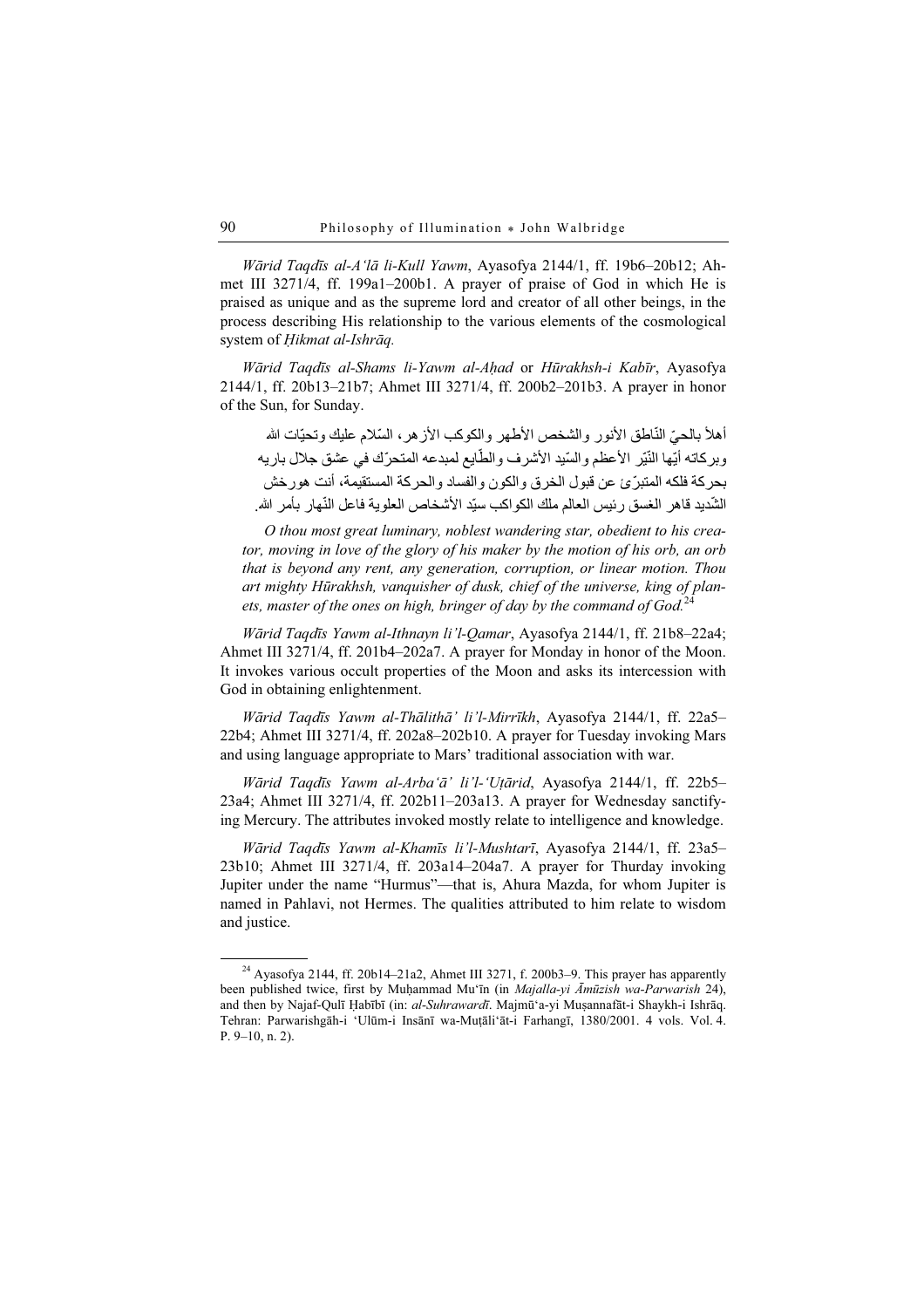Wārid Taqdīs Yawm al-Jum'a li'l-Zuhra, Ayasofya 2144/1, ff. 23b11–24a9; Ahmet III 3271/4, ff. 204a8–204b8. A prayer for Friday addressed to Venus. Venus is referred to as "Ūzmān," a name I have not traced. The qualities attributed to her relate to love and femininity.

Wārid Taqdīs Yawm al-Sabt li'l-Zuhal, Ayasofya 2144/1, ff. 24a10–24b13; Ahmet III 3271/4, ff. 204b9–205a14. A prayer for Saturday invoking Saturn, named in the text "Kayān," for "Kaywān," an old Persian name for Saturn. He is invoked in terms of wisdom, dignity, and solitude with reference to cold and dryness being under his rule.

Fasl on how to speak with the planets, Ayasofya 2144/1, ff. 24b14–26b15; missing in Ahmet III 3271. This chapter is apparently part of the preceding set of awrād and gives instructions on how to speak with the seven planets, respectively Saturn, Jupiter, Mars, the Sun, Venus, Mercury, and the Moon. It concludes with cabbalistic symbols for each of the seven planets.

\* \* \*

Again, there seems little reason to question the authenticity of these texts. The manuscripts are early and correspond plausibly with titles in Shahrazūrī's list. The doctrines and style are compatible with those of *Hikmat al-Ishrāq*.

### Manuscript Evidence 3: Isolated Items

A significant number of manuscripts contain prayers, bits of verse, and the like attributed to Suhrawardī.

Min kalimāt [sic] al-mawsūma bi'l-Taqdīsāt. In Esad Efendi 3688/10, f. 62b, the only manuscript I have seen, this is a single prayer of a few lines. There is a manuscript in Cairo of three folios, followed by commentary by one Muḥammad al-Isfarā'īnī, that presumably contains more. At any rate, the text that I have seen is a vaguely Illuminationist prayer similar in style to the ones above. Since it is attributed to "Shihāb al-Dīn al-Suhrawardī" there is nothing to link it incontrovertibly to our Suhrawardī. The manuscript actually has texts by both Suhrawardīs, but since it is mixed in with wise sayings attributed to al-Ḥallāj and various ancient philosophers, it is most likely our Suhrawardī.

> با إلهي وإله جميع الموجودات من المعقولات والمحسوسات، يا واهب النّفوس والعقول ومخترع ماھيّات الأركان والأصول، يا واھب الوجود وفايض الجود، يا فاعل القلوب والأرواح وجاعل الصّور والأشباح، يا منوّر الأنوار ومدبّر كلّ دوّار، أنت الأوّل الذي ال ّ اول قبلك وأنت اآلخر الذي ال آخر بعدك.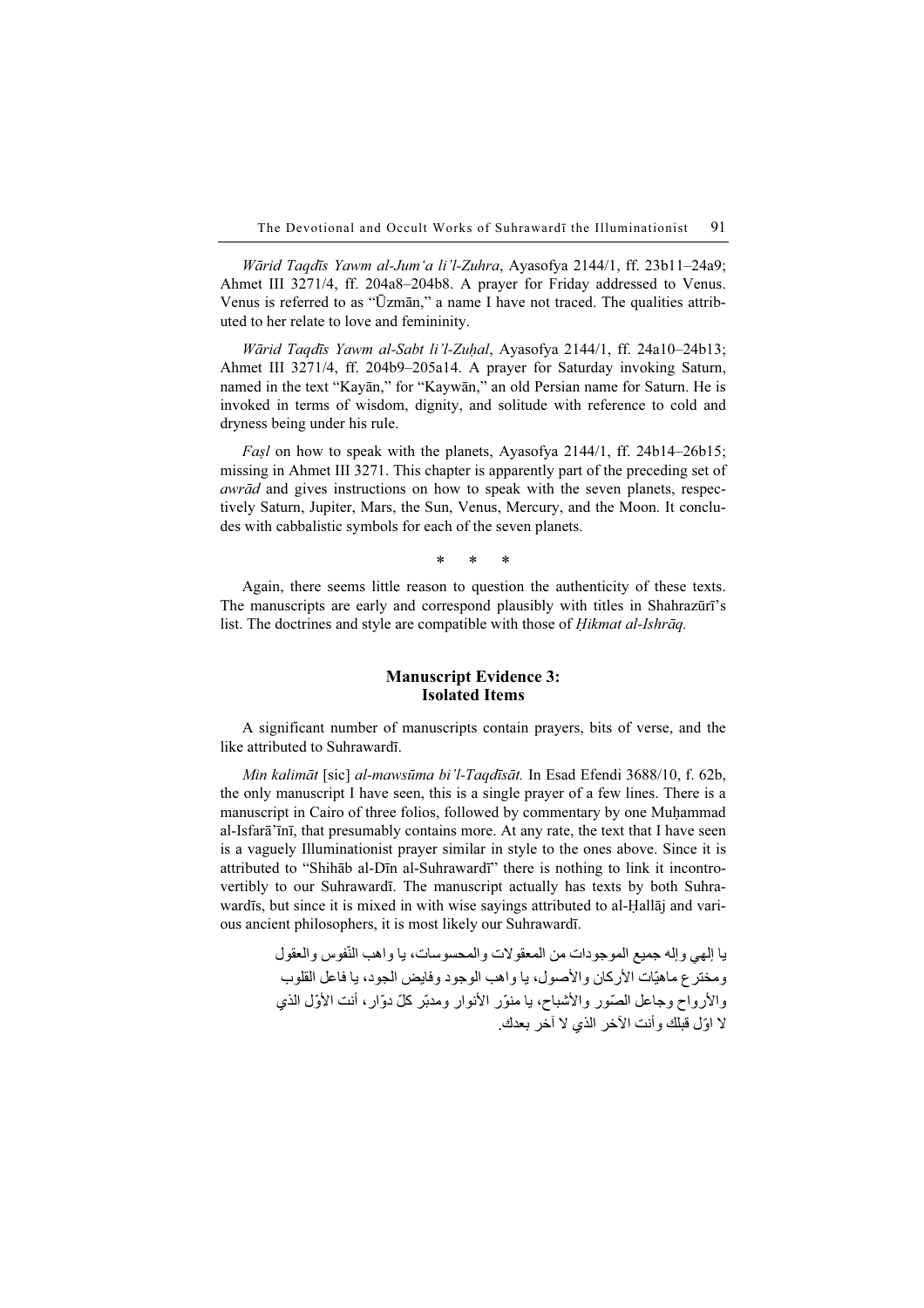O my God and the God of all existents, intelligible and visible! O Giver of souls and intellects, deviser of the quiddities of the elements and principles! O Giver of existence and emanator of grace! O Maker of hearts and spirits, shaper of forms and images! O Enlightener of lights, manager of every orb! Thou art the First before whom there is none, and Thou art the Last, after whom there shall be none!

A number of other manuscripts contain works said by their catalogers to be prayers or other devotional works of Suhrawardī. That is what they may be, or they may be works by 'Umar Suhrawardī, spurious or pseudonymous works, versions of the "Forty Names," of which I will say more below, or other things entirely. In one case, what is cataloged as a prayer is actually Suhrawardī's best known poem written out as prose.<sup>25</sup> In the absence of further information, I list these for whatever they are worth:

Buhar 320/2a, c, in a manuscript of a Zoroastrian commentary on Ḥikmat al-Ishrāq.

Istanbul, Atatürk, Ergin 953/17 (= 224). Istanbul, Topkapı Sarayı Müzesı, Emanet Hazinesi 1006. Tehran, Sinā 286/2, ca. 916/1510. Damascus, Ẓāhīrīya 8734, ff. 44–71. Istanbul, Topkapı Sarayı Müzesı, Emânet Hazînesi 1006. London, British Library Supp. 825/3. Mecca, Maktabat al-Ḥaram 3877/9 Ad'iya. P. 253–55. Paris, Bibliothèque Nationale 3954, ff. 56b–57a. Streiche 360, 9, 1. Vienna 1750, ff. 111b–173a [?], late 10th/17th century or later.

### Magic and the Invocation of Celestial Intellects

What then are we to make of these texts, particularly those that invoke the celestial intellects rather than God? There are obvious parallels in the genre known as *istihdār* or *istinzāl*, "summoning of spirits," a branch of *sihr*, magic or sorcery, and therefore an art forbidden by Islamic law. Ḥājjī Khalīfa writes,

"The science of bringing down (istinzāl) and conjuring (istih $d\bar{a}r$ ) of spirits in the forms of wraiths (*qawālib al-ashbāh*) is one of the branches of the science of magic. If you control jinn or angels so as to attain your desires by their means without making them take bodily form in your presence, it is called the science

<sup>&</sup>lt;sup>25</sup> Ragip Paşa 1480/4, ff. 182b; Ahmet III 3217/5, f. 176a. The poem is "Abadan taḥinnu," in  $k\bar{a}$ mil rhyming in  $hu$ . The text is found in the biographies of al-Suhrawardī by al-Shahrazūrī, Ibn Khallikān, Ibn Abī Uṣaybi'a, as well as in other later biographies. It is translated in De Slane's translation, in Ibn Khallikan's Biographical Dictionary (Paris: Oriental Translation Fund, 1843. Vol. 4. P. 156).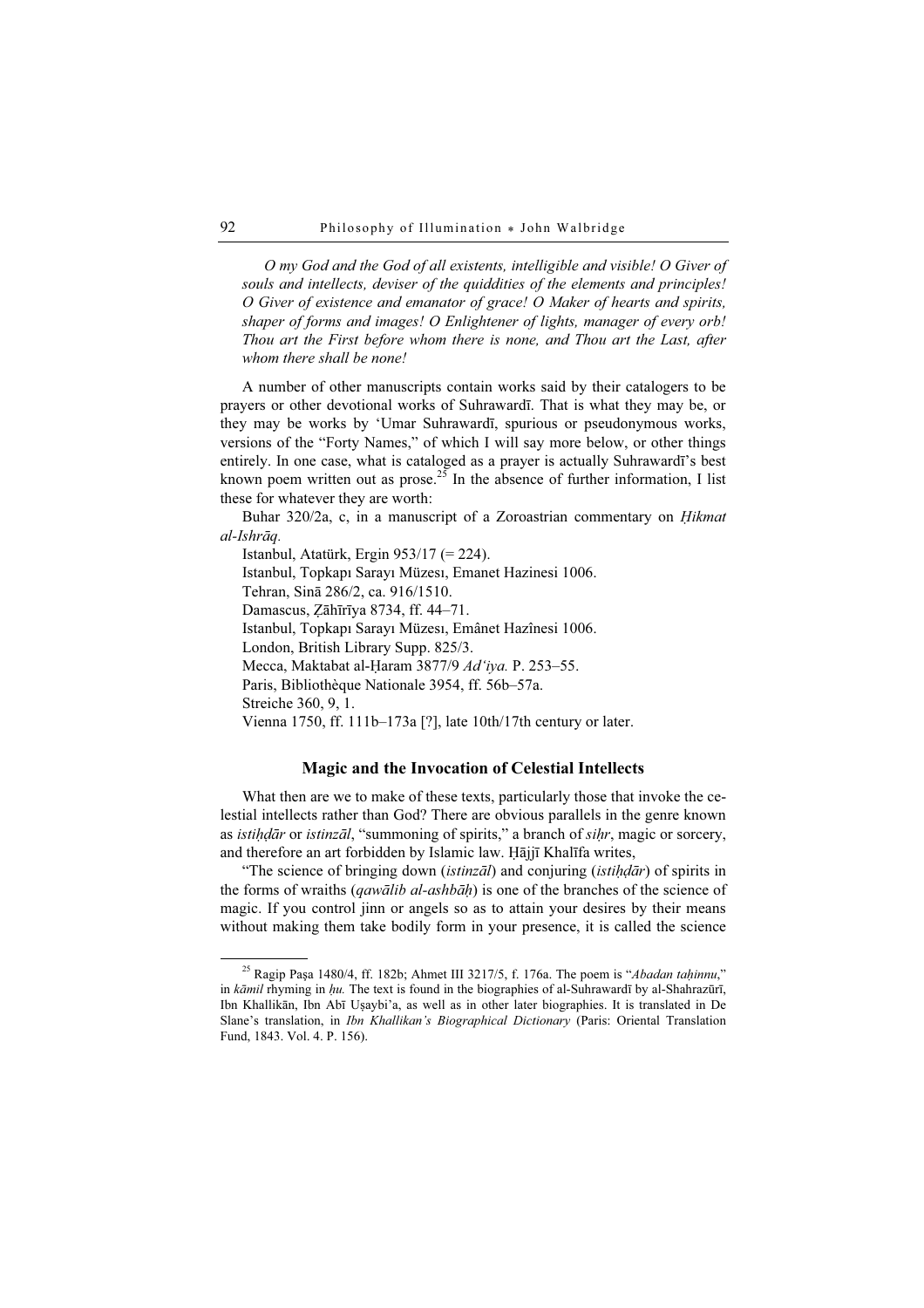of incantations (al-'az $\bar{a}'$  im). If the jinn take bodily form in your presence so that you can perceive them, it is called the science of conjuring *(istihdar)*, whether or not you attain your desires by means of them. Only the prophets are able to conjure the celestial angels, but there is disagreement as to whether other are able to conjure the earthly angels."<sup>26</sup>

Such ceremonial invocations of the celestials play a major role in the greatest classic of Islamic magic, pseudo-Majrīṭī's Ghāyat al-Ḥakīm, the Picatrix of the Latins, as well as later magical works, such as the *Shams al-Ma'ārif* attributed to al-Būnī. And, indeed, the biographers are clear that Suhrawardī was skilled in magic and alchemy, which feature in some of the most entertaining stories about him. On the other hand, the stories told about him are more like the miracles of Sufi saints than the dark deeds of sorcerers motivated by greed and lust for power. In one he smashes a large Badakhshān ruby, obviously the product of alchemy, to show that his poverty was a matter of choice. In another, when a man from whom he has bought a lamb demands more money while pulling on his arm, the arm comes off in a spray of blood and the man runs away in terror, ridding Suhrawardī of an annoyance. In a third story, he entertains his disciples in a jeu d'esprit by summoning up the towers of Damascus above the southern horizon of Aleppo. This is very different from the purposes to which the *Picatrix* puts such invocations, matters to do with inheritance, mixing with kings, love affairs, and the like. $27$ 

Most of Suhrawardī's texts relating to the celestial spirits are strictly devotional, addressing praise to them as exalted beings with near access to God. These texts are, to use his term, *tagdīsāt*, sanctifications. What al-Suhrawardī is really interested in is talking to the spirits of the planets, an exercise that makes perfect sense given the structure of his philosophical system, in which mystical apprehension of the celestial lights is a tool for understanding the metaphysical structure of the universe. It is, to be sure, a rather strange thing for a Muslim to be doing, since it borders on polytheism, but Suhrawardī, like the Late Antique pagan Neoplatonists, would surely protest that he was simply giving due reverence to the greatest of God's servants, doing something little different than the formal greeting given to Muslim saints at their shrines. In fact, he is doing theurgy, something with very deep and continuing roots in the Platonic tradition.<sup>28</sup> His prayers are very similar to those of Proclus addressed to the celestial bodies.

 $^{26}$  Hājjī Khalīfa. Kashf al-Zunūn. Istanbul: Maarif Matbaasi 1941. Vol. 1. Col. 80, apparently a quote from Miftāḥ al-Sa'āda. cf.: T. Fahd. Istinzāl; Siḥr // The Encyclopaedia of Islam.  $2<sup>nd</sup>$ ed.<br><sup>27</sup> *Pseudo-Mairītī*. Ghāvat al-Hakīm. 3. 6–9. P. 198–253.

 $^{28}$  On the Islamic interpretation of philosophical paganism as Sabianism, see my The Wisdom of the Mystic East: Suhrawardī and Platonic Orientalism (Albany: State University of New York Press, 2001), P. 24–42. On theurgy and its relation to Neoplatonism, see: Kingsley P. Ancient Philosophy, Mystery, and Magic: Empedocles and the Pythagorean Tradition. Oxford: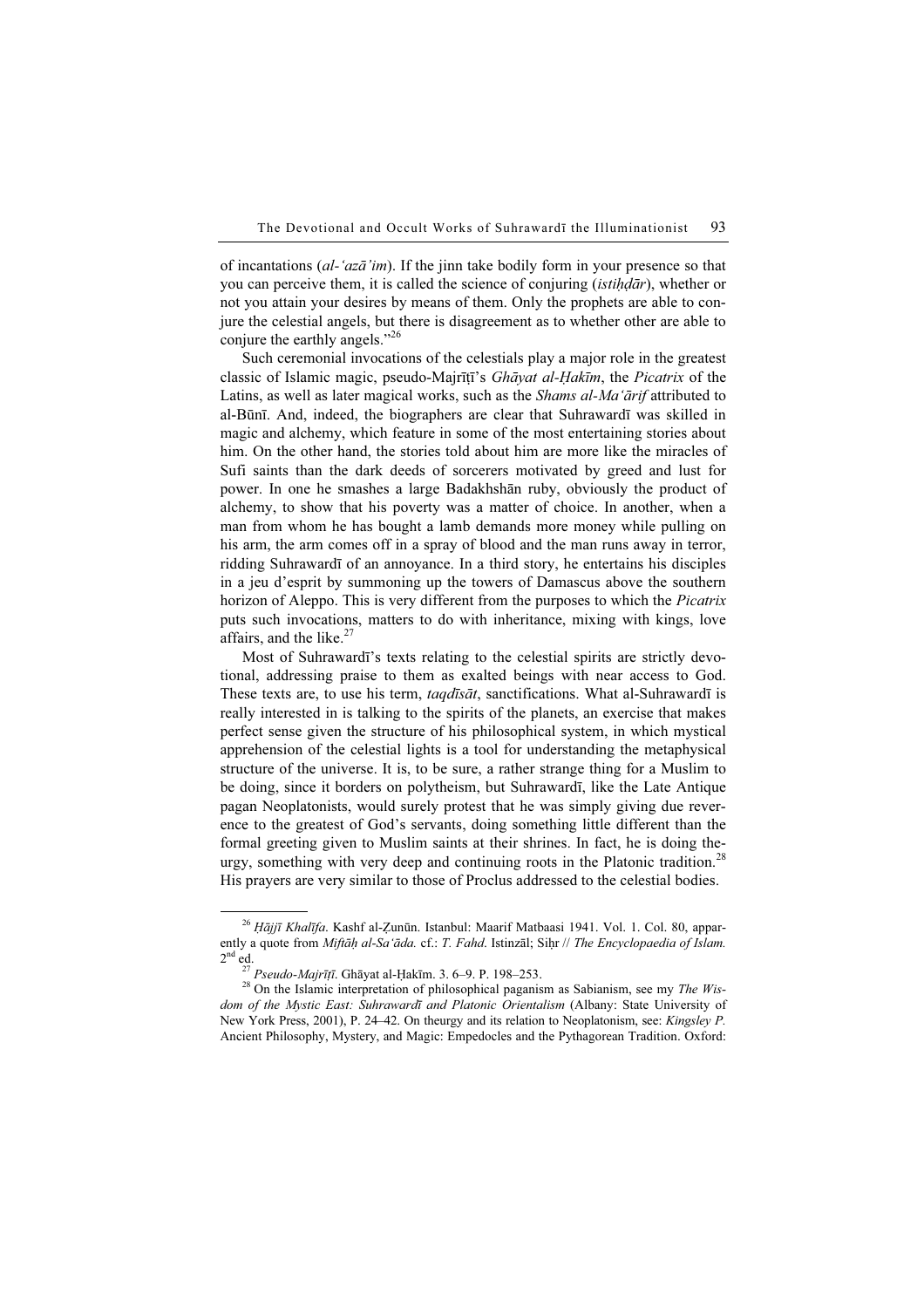### The Forty Names

There is an exception to the rule that Suhrawardī's magical texts are not practical, a protean occult text known as al-Arba'ūn Isman al-Idrīsīya, al-Asmā' al-Idrīsīya, Sharḥ al-Arba'īn Isman, Khawāṣṣ al-Arba'īn Isman, and other similar titles. It is variously attributed to our Suhrawardī, 'Umar, 'Alī, and Ahmad al-Suhrawardī, and the like, but most commonly and exasperatingly just to "Shihāb al-Dīn al-Suhrawardī." It is not, so far as I know, found in early collections of Suhrawardī's works, and the Persian commentary that also circulates widely attributes it to 'Umar al-Suhrawardī in Baghdad. Thus, its attribution to our Suhrawardī is very uncertain, at the least. However, because it is mentioned so often in connection with him, I will briefly discuss it here.<sup>29</sup>

The text is a commentary on a prayer attributed to the Prophet Idrīs, which is to say Enoch or Hermes, consisting of forty short invocations of various names, starting with "، سبحانك لا إله إلا أنّت يا ربّ كلّ شيء و وارثه starting with God but Thee, the lord and inheritor of all things." The underlying prayer clearly predates this particular text. Al-Majlisī's Bihār al-Anwār (Vol. 92. P. 168–69), contains a version taken from a little collection of prayers in the Muhaj al-Da'awāt of Ibn Tāwūs (589/1193–664/1266). The latter claims to have found this particular prayer in the Fadl al-Du'a<sup>'</sup> of Sa'd b. 'Abd Allah al-Ash'arī al-Qummī (d. ca. 300/912), who in turn says that he found it attributed to al-Ḥasan al-Baṣrī. In its most common form, each of these sentence-long invocations is followed by instructions for using it to gain various ends. The first, for example, if said seventeen times while facing the person of the king, will gain the king's attention and favor. The text is extremely variable. Copyists clearly felt free to add commentary and instructions and to modify the text in various ways. The elaborations might be as simple as added instructions—in the case of the first invocation, several sources add instructions for using it against an enemy—the addition of more or less elaborate introductions, usually mentioning that it is "transmitted," manqūl, from Suhrawardī, or elaborate commentaries. There are versions with introductions giving seven or eight conditions for the invocations to be effective in their intended use. At least one manuscript discusses the "eight fives," how the eight groups of five names might be used in similar ways. There are translations into Turkish and Persian. The whole thing is less a text set down by its author than the sort of urban myth that floats around

 $\overline{a}$ 

Oxford University Press, 1995. P. 301–305. On the relationship of magic and philosophy in the Renaissance, see: Yates F.A. Giordano Bruno and the Hermetic Tradition. Chicago: University of Chicago Press, 1964.<br><sup>29</sup> There is also another text entitled *Muqaddama fī Khawā*șṣ Manāfi' Asmā' Allāh

al-Husnā, found in at least two manuscripts—Adana 140/11, ff. 85a–87a, 1162/1756 and Istanbul, Esad Efendi 3704, ff. 69b–70b—which deals with the powers of the names of God and their numerical values.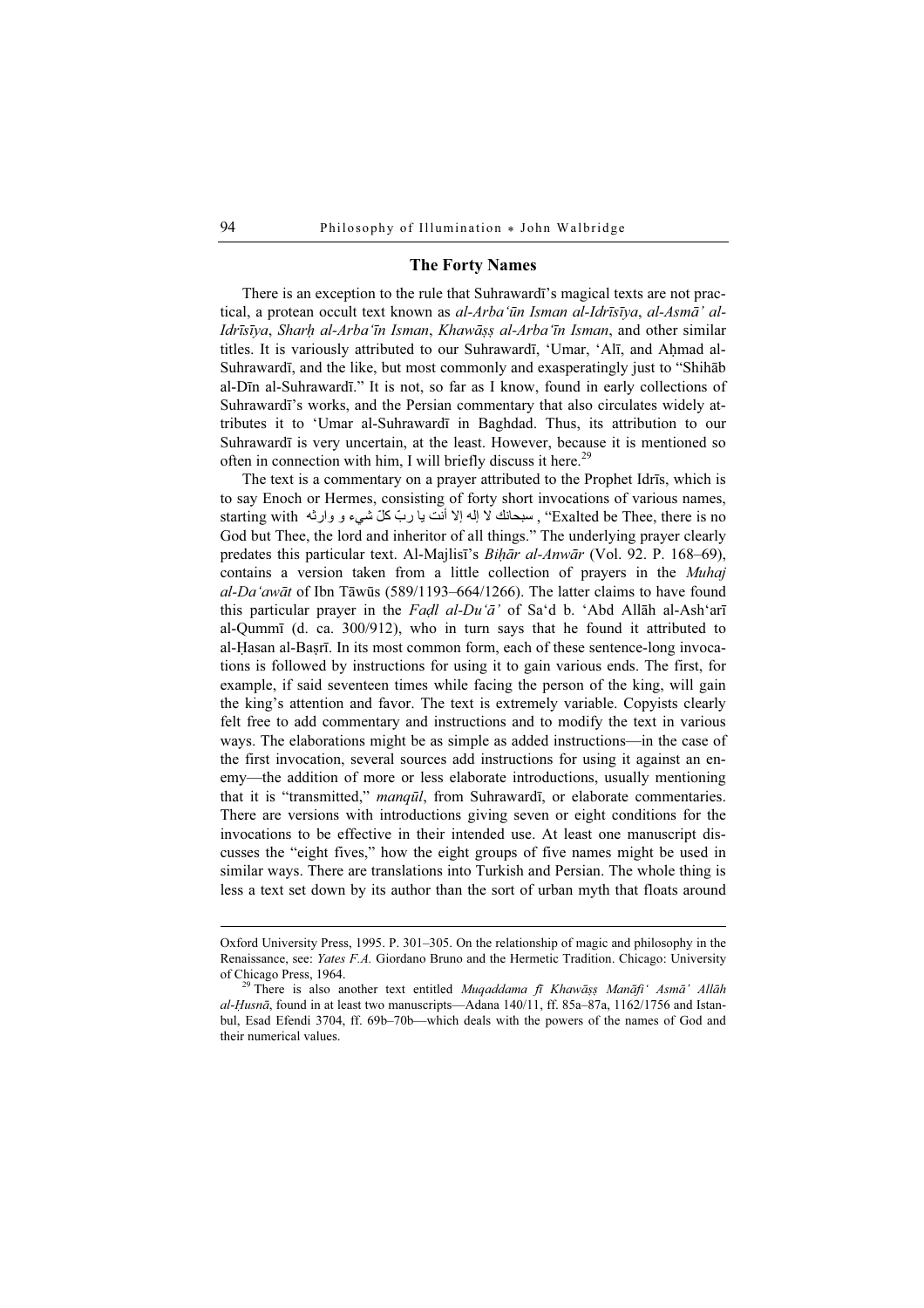the internet—where, not surprisingly, a search for *al-asmā' al-idrīsīya* turns up nearly four thousand items. In manuscript it is typically found in private collections of popular occult texts.

There is nothing in the text to especially associate it with our Suhrawardī. It is a typical example of 'ilm al-khawāṣṣ, the science of the occult properties of the names of God, or  $\sinh(\vec{a})$ , and the language is totally Islamic. On those grounds, it would seem more natural to associate it with 'Umar al-Suhrawardī, a more normal Sufi. However, it is interesting that many copyists had no reservations about associating such a text with our Suhrawardī, presumably on the basis of his lingering reputation as a magician. It is also a warning against underestimating the role of the occult in popular Islamic culture. Anyone who works with Islamic manuscripts will know that occult texts show up everywhere: collections of popular occult texts, items included in collections of otherwise perfectly orthodox material, spells in the margins and flyleafs of other books, sometimes with the notation that they are *mujarrab*, shown by experience to be effective, as is the case with a spell against the plague that I found in several Ottoman manuscripts. Clearly, the occult was a continuing interest of Islamic civilization, and the fact that classic occult texts are still being published shows that the interest has not ended.

# Illuminationism and the Ottoman State Ideology

The presence of these prayers, and more generally the presence of royal copies of almost all the key Illuminationist works, in the Ottoman royal libraries is an indication of the significance of this school for the Ottoman imperial ideology, particularly in the age of Fatih Mehmet. The exact role of this philosophy in the self-image of the Sultans is something for Ottomanists to investigate, but their concern for it is easy to document in the manuscript record and too pervasive to attribute to the chances of library acquisition. It certainly undermines any image of the Ottomans as simple ghāzīs committed to the spread of legalistic orthodoxy. It can be documented in manuscript acquisition, commission of independent works, copying, and pedagogical use over at least a four century period running from the time of Mehmet II down to the very close of the age of manuscripts. This is a theme that requires more exposition and investigation than can be included here, so I will confine myself to a few examples.

Acquisition. The prime example of discerning early Ottoman acquisition of Illuminationist manuscripts is Ragip Paşa 1480, the collected edition of Suhrawardī's works copied by a scholar in Baghdad in the early 1330s. Although it presently resides in the relatively late Ragip Paşa collection, it clearly was in royal hands earlier since a copy of it was made for the library of Mehmet II. This does not fall into the category of self-evidently valuable plunder like, for exam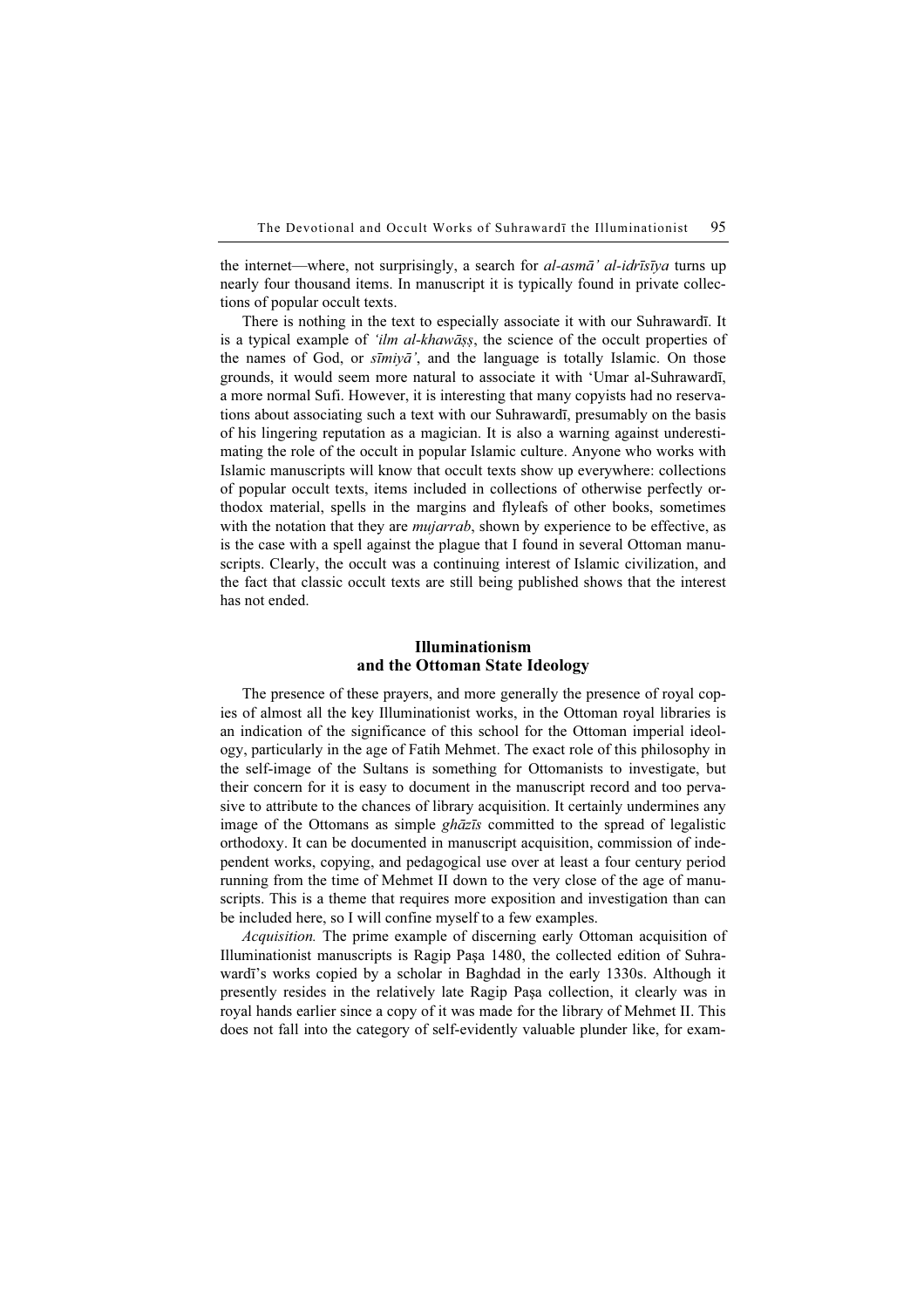ple, illustrated Timurid manuscripts. Its value is only recognizable to an informed scholar. Another example is Veliüddin 2050, a manuscript of al-Shahrazūrī's al-Shajara al-Ilāhīya, an independent compendium of Illuminationist philosophy written about ninety years after al-Suhrawardī's death and one of the most important works of the school. This particular manuscript was copied by a Jewish scribe in Sivas from an autograph in 1288 and is, as far as I can determine now, the most important manuscript of this work. Finally, there is the fact that almost all the early manuscripts of the works of Ibn Kammūna, the Jewish philosopher who evidently played a key role in popularizing the works of al-Suhrawardī in the third quarter of the 7th/13th century, are in Ottoman libraries.

Commissioning. Illuminationist works commissioned by the sultans are rarer but do exist. The prime example is the Ḥall al-Rumūz of 'Alī al-Bisṭāmī, known as Muṣannifak, "the little writer," a prominent scholar associated with the court of Mehmet II. The work is a commentary on a disputed work of al-Suhrawardī, the Risālat al-Abrāj, "Treatise on towers," also known as al-Kalimāt al-Dhawqīya from its opening words.<sup>30</sup> The autograph is, appropriately, in the Fatih Mosque collection, no. 2611. The list of such works will certainly grow as we learn more about Ottoman philosophy.

Copying. Though these occult prayers seem not to have been copied often, various versions of the Forty Names were constantly copied; I know of more than a hundred manuscripts of various versions, and I have no doubt there are many more. The other works of Suhrawardī and his followers—notably including the Jew Ibn Kammūna—were copied down to the very end of the age of manuscripts. Veliyüddin 2050, the early manuscript of Shahrazūrī's Shajara, for example, seems to have been rediscovered in the eighteenth century, for there are at least five copies made between the early eigtheen and early nineteenth centuries. I know of Illuminationist manuscripts of both Turkish and Iranian provenance made after World War I.

Pedagogy. For the most part the works of al-Suhrawardī and his early followers were advanced, and occult works were not used as textbooks, but both al-Suhrawardī's *Ḥikmat al-Ishrāq* and particularly his short *Hayākil al-Nūr* were copied for student use. The latter work appears in many Ottoman textbook compilations.

 $30$  The work is an allegory in Arabic resembling Suhrawardī's al-Ghurba al-Gharbīya. Its authenticity has been questioned by some modern scholars (see: Pourjavady N. Mas'ala-yi Intisāb-i Risālat al-Abrāj ba Shaykh-i Ishrāq // idem. Ishrāq wa 'Irfān: Maqāla-hā wa Naqd-hā. Tehran: Markaz-i Nashr-i Dānishgāhī, 1380/2001. P. 95–113). However, the manuscripts seem to consistently attribute it to Suhrawardī, so I see no justification for questioning its authenticity. At any rate, Muṣannifak thought it was Suhrawardī's.